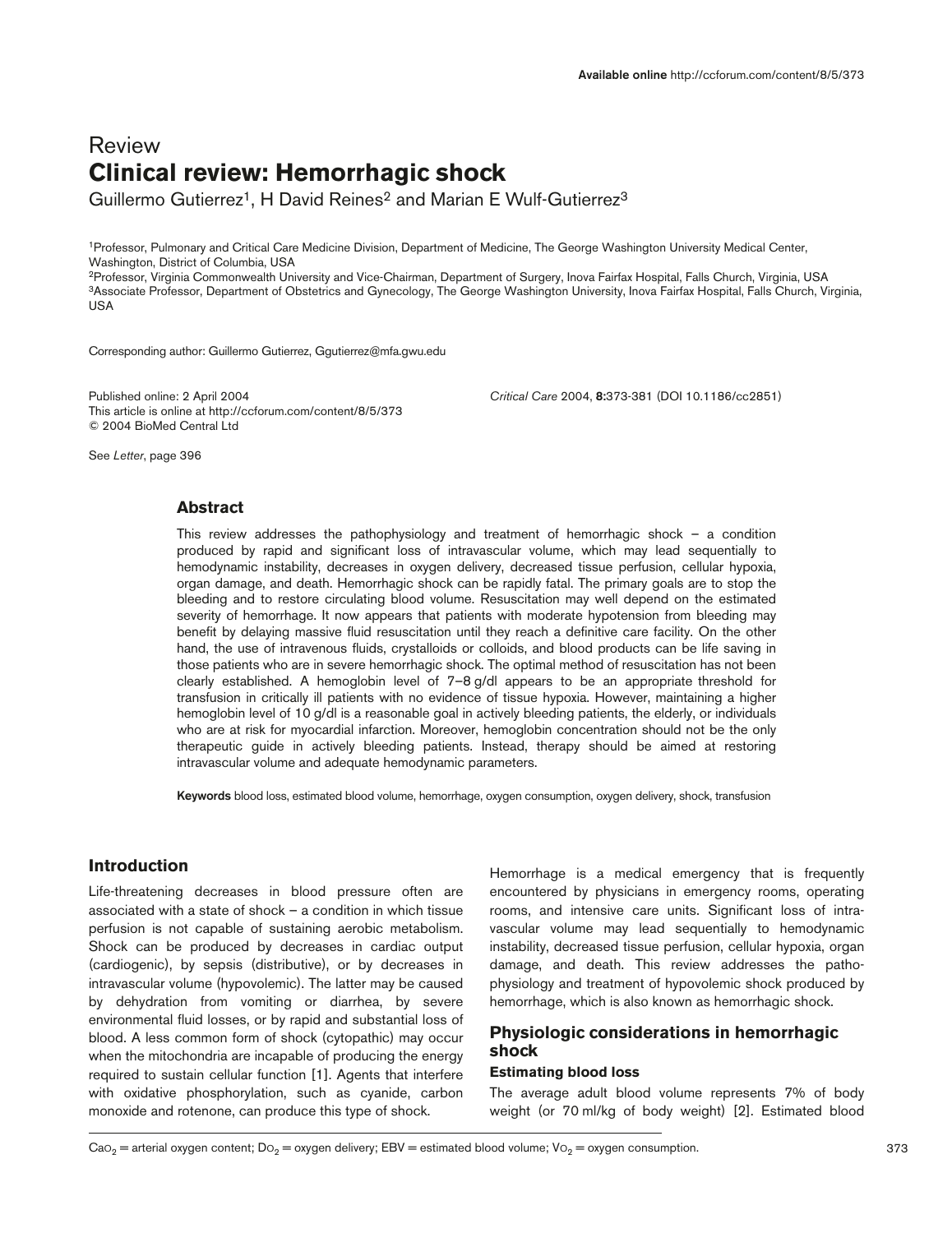#### **Table 1**

#### **Classification of hemorrhage**

| Parameter                      | Class     |           |            |            |
|--------------------------------|-----------|-----------|------------|------------|
|                                |           | Ш         | Ш          | IV         |
| Blood loss (ml)                | < 750     | 750-1500  | 1500-2000  | >2000      |
| Blood loss (%)                 | < 15%     | 15-30%    | $30 - 40%$ | >40%       |
| Pulse rate (beats/min)         | < 100     | >100      | >120       | >140       |
| Blood pressure                 | Normal    | Decreased | Decreased  | Decreased  |
| Respiratory rate (breaths/min) | $14 - 20$ | $20 - 30$ | $30 - 40$  | $>35$      |
| Urine output (ml/hour)         | >30       | $20 - 30$ | $5 - 15$   | Negligible |
| CNS symptoms                   | Normal    | Anxious   | Confused   | Lethargic  |

Modified from Committee on Trauma [4]. CNS = central nervous system.

volume (EBV) for a 70 kg person is approximately 5 l. Blood volume varies with age and physiologic state. When indexed to body weight, older individuals have a smaller blood volume. Children have EBVs of 8–9% of body weight, with infants having an EBV as high as 9–10% of their total body weight [3].

Estimating blood loss is complicated by several factors, including urinary losses and the development of tissue edema. To help guide volume replacement, hemorrhage can be divided into four classes (Table 1). Class I is a nonshock state, such as occurs when donating a unit of blood, whereas class IV is a preterminal event requiring immediate therapy [4]. Massive hemorrhage may be defined as loss of total EBV within a 24-hour period, or loss of half of the EBV in a 3-hour period.

A relatively simple way to estimate acute blood loss is by considering the intravascular space as a single compartment, in which hemoglobin changes according to the degree of blood loss and fluid replacement (Fig. 1). When volume losses are not replaced during hemorrhage, hemoglobin concentration will remain constant. In that condition a rough estimate of blood loss may be obtained using the classification provided in Table 1. Conversely, when blood losses are sequentially replaced by isovolemic fluid infusion, the estimated blood loss may be obtained as follows [5]:

## $EBL = EBV \times \ln(H_i/H_f)$

Where  $H_i$  and  $H_f$  denote the initial and final hematocrit. Implicit in this equation is the absence of significant urinary losses or the leakage of intravascular fluid into the tissues. For example, a decrease in hematocrit from 40% to 26% with complete fluid replacement of blood losses corresponds to an estimated blood loss of 2.1 l.

374 Intravenous fluid infusion in the absence of bleeding also will lower hemoglobin concentration. Using the one-compartment

#### **Figure 1**



One compartment model of the vascular space.

model, a first approximation to hemodilution with intravenous fluids is as follows:

$$
H_f = EBV \times H_i / (EBV + volume in fused)
$$

This is the lowest possible estimate of  $\mathsf{H}_{\mathsf{f}}$ , because fluid administration and expansion of intravascular fluid volume will trigger compensatory mechanisms to increase glomerular filtration rate and decrease plasma volume.

Transfusing packed red cells in a person who is not actively bleeding will increase hemoglobin concentration by 1 g/dl (or 3% hematocrit) per unit of packed red blood cell transfused. It is impossible to estimate the effect of blood transfusion on volume or hemoglobin concentration in actively bleeding individuals. Measures of central venous or, preferably,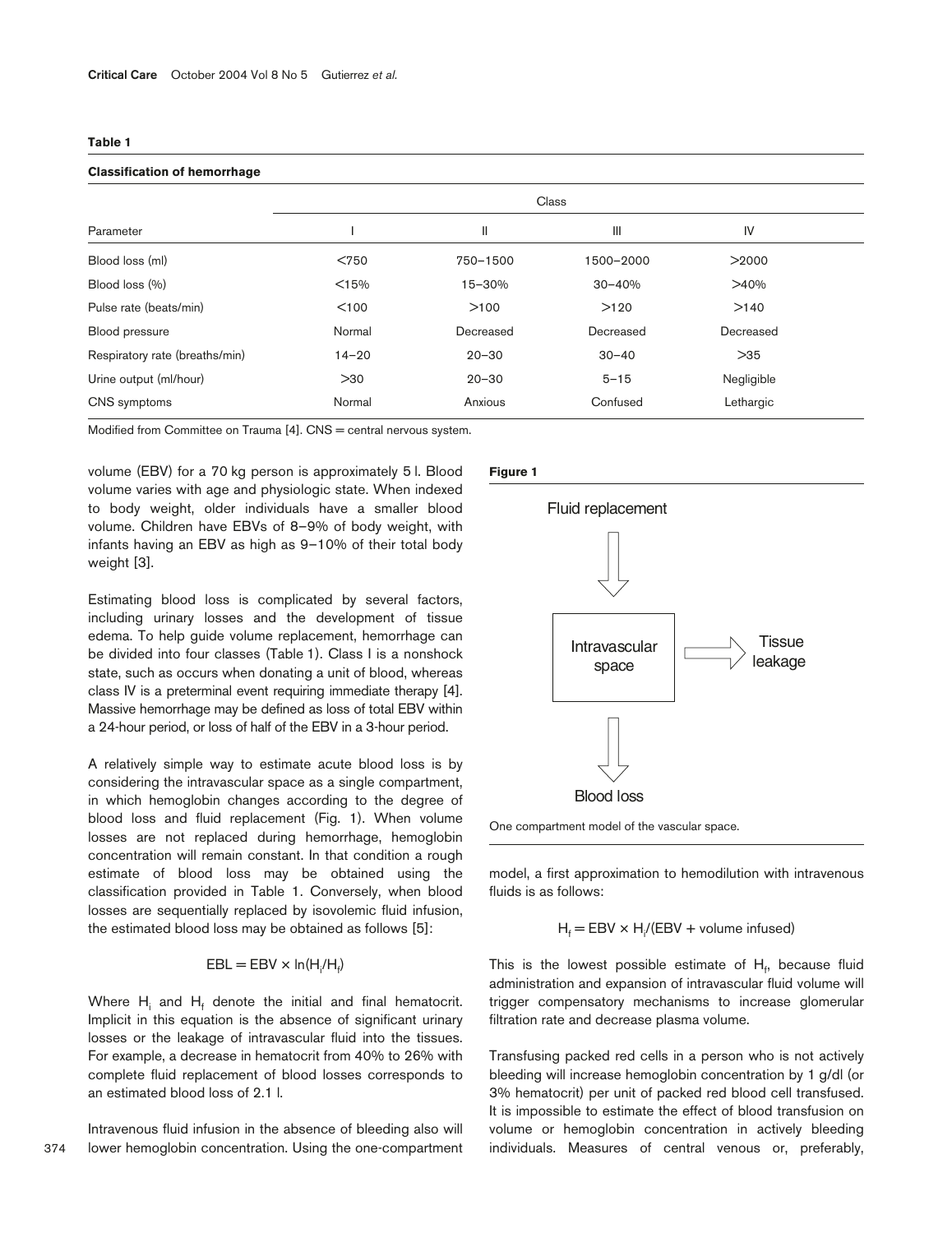pulmonary artery pressures are needed to estimate the degree of fluid replacement that may be required.

## **Alterations in systemic oxygen delivery during hemorrhagic shock**

Decreases in circulating blood volume during severe hemorrhage can depress cardiac output and lower organ perfusion pressure. Severe hemorrhage impairs the delivery of oxygen and nutrients to the tissues and produces a state of shock. A clearer understanding of the pathophysiology of hemorrhagic shock may be obtained by defining the process of oxygen delivery and utilization by the tissues. Total oxygen delivery (Do<sub>2</sub> [mlO<sub>2</sub>/min per m<sup>2</sup>]) is the product of cardiac index (I/min per m<sup>2</sup>) and arterial oxygen content (Cao<sub>2</sub> [mIO<sub>2</sub>/l] blood]). Ca $O<sub>2</sub>$  is calculated as 13.4  $\times$  [Hb]  $\times$  Sa $O<sub>2</sub>$  + 0.03 Pa $O<sub>2</sub>$ , where [Hb] represents the concentration of hemoglobin in blood  $(g/dl)$ , Sao<sub>2</sub> is the hemoglobin oxygen saturation and  $PaO<sub>2</sub>$  is the partial pressure of oxygen in arterial blood.

Under normal aerobic conditions, systemic oxygen consumption  $(VO<sub>2</sub>)$  is proportional to the metabolic rate and varies according to the body's energy needs. Vo<sub>2</sub> may be calculated using Fick's principle as the difference between the rates of oxygen delivered and oxygen leaving the tissues:  $Vo<sub>2</sub>$  = cardiac index  $\times$  (CaO<sub>2</sub> – CmvO<sub>2</sub>), where C<sub>mv</sub>O<sub>2</sub> is the oxygen content of mixed venous blood. Calculation of  $Vo<sub>2</sub>$  using Fick's equation does not account for pulmonary oxygen consumption, which may be substantial during acute lung injury [6].

Another useful parameter when defining tissue oxygenation is the fraction of oxygen consumed to oxygen delivered to the tissues, termed the oxygen extraction ratio and calculated as  $(Cao<sub>2</sub> - CmvO<sub>2</sub>)/Cao<sub>2</sub>.$ 

## **The relationship of oxygen delivery to oxygen consumption during hemorrhagic shock**

Rapid decreases in blood volume may lead to decreases in cardiac output and in  $Do_2$  with little change in  $Vo_2$ , because blood flow is preferentially distributed to tissues with greater metabolic requirements. Increased efficiency in oxygen utilization during hypoxia is reflected by a rise in oxygen extraction ratio [7]. Lowering regional vascular resistance by adenosine, prostaglandins, and nitric oxide induces hypoxic redistribution of blood flow [8,9]. In spite of this organspecific microvascular response, all organs, with the possible exception of the heart, experience decreases in blood flow during severe hypovolemia [10].

Another targeted response to hemorrhage is an increase in the number of open capillaries in organs that are capable of this. For example, in skeletal muscle only a fraction of capillaries are usually open to accommodate the passage of erythrocytes whereas the remaining capillaries allow only passage of plasma [11]. During hemorrhage the number of open capillaries increases in proportion to the degree of tissue hypoxia [12]. Capillary recruitment shortens the

diffusion distance from red blood cells to the surrounding tissue [13] and increases the capillary surface area available for oxygen diffusion [14]. The overall effect of capillary recruitment is the maintenance of tissue oxygen flux at a lower capillary oxygen tension, which is a vital response in organs on the edge of hypoxia.

Severe and sustained decreases in Do<sub>2</sub> eventually overwhelm the microvascular responses to hypoxia. As tissue oxygen flux falters, mitochondria cannot sustain aerobic metabolism and  $Vo<sub>2</sub>$  decreases. The rate of  $Do<sub>2</sub>$  associated with the initial decline in Vo<sub>2</sub> is defined as the critical Do<sub>2</sub> (Do<sub>2crit</sub>) [15]. Animal experiments show that  $Do_{2crit}$  is a remarkably constant parameter regardless of the method used to decrease  $Do<sub>2</sub>$ , be it anemia, hypoxemia, or hypovolemia [16].

#### **Hypovolemia and isovolemic anemia**

Patients with massive hemorrhage may experience conditions ranging from severe hypovolemia, in which blood volume decreases with no changes in hemoglobin concentration, to isovolemic anemia, in which extreme decreases in hemoglobin concentration occur with normal or even increased blood volume.

Hypovolemia occurs in rapidly bleeding individuals who are not receiving intravenous fluids. The importance of circulating blood volume has been demonstrated in animals subjected to the sequential removal of blood aliquots from a central vein [17]. These experiments show that  $Vo<sub>2</sub>$  remains constant as the circulating blood volume decreases. Vo<sub>2</sub> falls precipitously and death rapidly ensues below a  $Do_{2crit}$  of 8-10 mlO<sub>2</sub>/min per kg. At this critical juncture, decreases in blood volume approach 50% with no changes in hemoglobin concentration. Hypovolemia is associated with substantial decreases in cardiac output and mixed venous oxygen tension.

Aggressive fluid replacement may produce the condition of isovolemic anemia, which is characterized by adequate blood volume but decreased hemoglobin concentration and low oxygen carrying capacity. Isovolemic anemia occurs when blood for transfusion is not readily available or in individuals who are bleeding but refuse to accept blood products. Experimental isovolemic anemia is produced by drawing blood aliquots from a central vein and replacing the exact amount of blood removed with a colloidal solution such as albumin. Animals subjected to progressive isovolemic anemia also exhibit a  $Do_{2crit}$  in the neighborhood of 10 mlO<sub>2</sub>/min per kg [18].  $DO_{2crit}$  is reached at a hemoglobin concentration of approximately 4.0 g/dl (corresponding to a hematocrit <8%). Isovolemic anemia is associated with increased cardiac output and greater mixed venous oxygen tensions than those noted for hypovolemia or hypoxemia [19].

Individuals with chronic isovolemic anemia, such as those with renal failure, tolerate decreases in hemoglobin to levels of 6–7 g/dl. In fact, acute hemodilution did not produce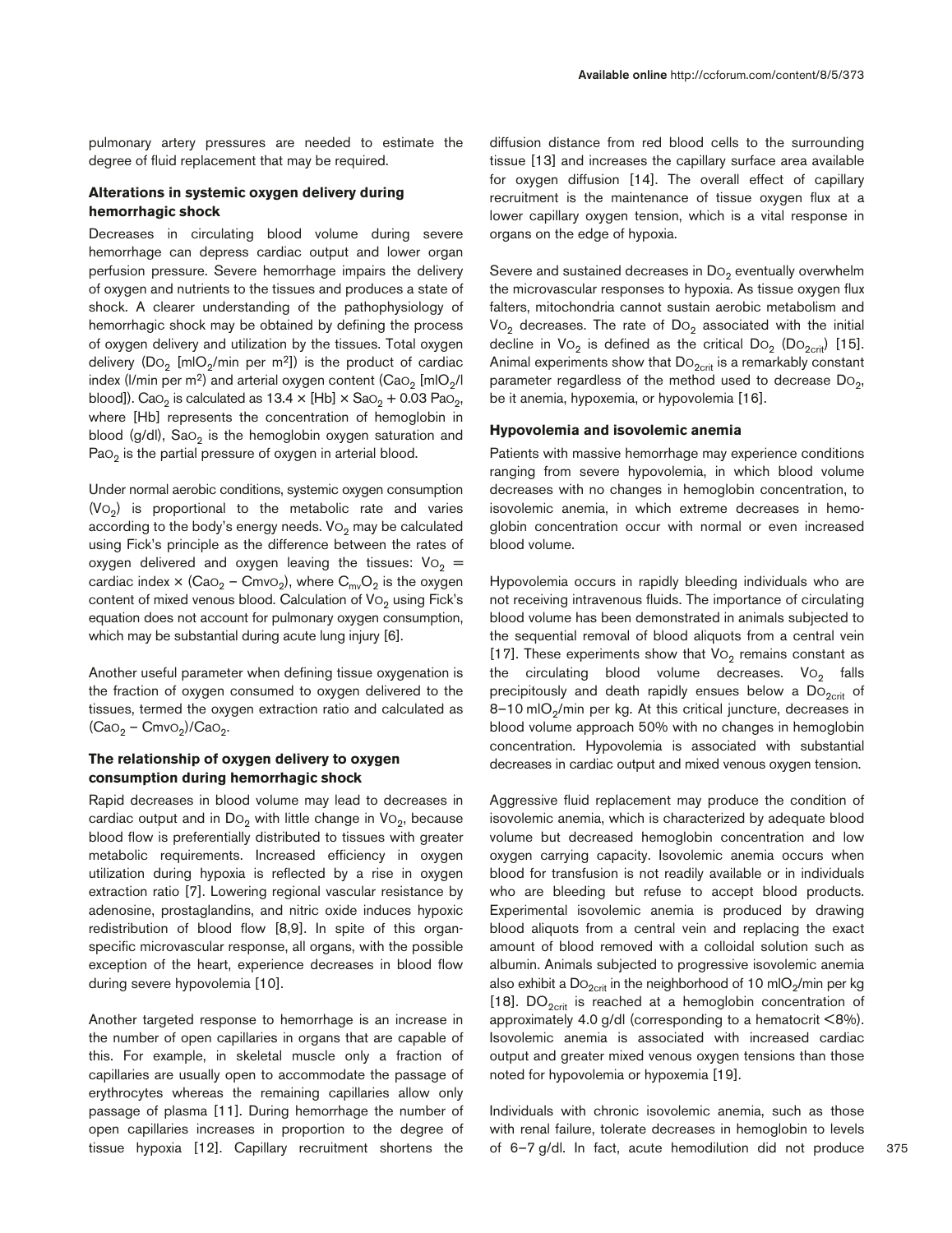#### **Figure 2**



Changes in oxygen consumption shown as a function of oxygen delivery. Also shown are the hypothetical relationships of these parameters to the stages of hemorrhage (Table 1) and changes in cellular membrane integrity.  $Do_{2crit}$ , critical oxygen delivery.

tissue hypoxia in healthy human volunteers who had their blood hemoglobin concentration reduced to 5.0 g/dl [20]. Acute isovolemic hemodilution decreased systemic vascular resistance and increased heart rate, stroke volume, and cardiac index, but there were no changes in  $Vo<sub>2</sub>$  or in plasma lactate. In a subsequent study conducted in resting volunteers, hemoglobin concentration was lowered by isovolemic anemia to 4.8 g/dl, decreasing  $Do_2$  to 7.3 ml $O_2$ /min per kg without evidence of inadequate systemic oxygenation [21].

#### **Cellular responses to acute blood loss**

Compensated shock occurs when systemic Do<sub>2</sub> decreases below  $Do_{2\text{crit}}$  and the tissues turn to anaerobic sources of energy. Under these conditions, cellular function is maintained as long as the combined yield of aerobic and anaerobic sources of energy provides sufficient ATP for protein synthesis and contractile processes. Some tissues are more resistant to hypoxia than others. Skeletal and smooth muscles are highly resistant to hypoxia [22,23] and irreversible damage does not occur in isolated hepatocytes until 2.5 hours of ischemia [24]. Conversely, brain cells sustain permanent damage after only a few minutes of hypoxia [25]. The gut appears to be particularly sensitive to decreases in perfusion. The intestinal and gastric mucosa show evidence of anaerobic metabolism before decreases in systemic  $Vo<sub>2</sub>$  are detected [26].

of ATP are not sufficient to maintain cellular function (Fig. 2). Failure of membrane-associated ion transport pumps, in particular those associated with the regulation of calcium and sodium, results in the loss of membrane integrity and in cellular swelling [27,28]. Among other mechanisms that lead to irreversible cellular injury during hypoxia are depletion of cellular energy, cellular acidosis, oxygen free radical generation, and loss of adenine nucleotides from the cell [29].

#### **Systemic responses to acute blood loss**

The first response to blood loss is an attempt to form a clot at the local site of hemorrhage. As hemorrhage progresses, catecholamines, antidiuretic hormone, and atrial natriuretic receptors respond to the perceived loss of volume by vasoconstriction of arterioles and muscular arteries and by increasing the heart rate. The aim of these compensatory mechanisms is to increase cardiac output and maintain perfusion pressure. Urine output drops somewhat and thirst is stimulated to maintain circulating blood volume.

Anxiety may be related to the release of catecholamines and to mild decreases in cerebral blood flow. A person who is bleeding briskly also may develop tachypnea and hypotension. As hypovolemia worsens and tissue hypoxia ensues, increases in ventilation compensate for the metabolic acidosis produced by increased carbon dioxide production. Compensatory mechanisms are eventually overwhelmed by volume losses, and blood flow to the renal and splanchnic vasculature decreases and systolic blood pressure declines. The loss of coronary perfusion pressure adversely affects myocardial contractility; cerebral blood flow decreases, resulting in the loss of consciousness, coma, and eventually death.

## **Clinical considerations in hemorrhagic shock**

The therapeutic goals for hemorrhagic shock are to stop bleeding and to restore intravascular volume. This review does not address methods of stopping hemorrhage, but rather deals with the physiologic and pathologic derangements produced by severe hemorrhage and how best to treat them.

### **Clinical manifestations**

Shock is a state of hypoperfusion associated with hemodynamic abnormalities leading to the collapse of homeostasis, or as poetically stated by John Collins Warren, a 'momentary pause in the act of death' [30]. The etiology of shock in traumatized patients is likely to be massive blood loss but other causes of shock must be considered. These include blunt myocardial damage, spinal cord injury, tension pneumothorax, or pericardial tamponade.

Not all trauma patients with tissue hypoperfusion as the result of massive hemorrhage arrive at the emergency department with signs of shock. The lack of a specific diagnosis should not delay resuscitation from severe hypovolemia when hemorrhage is suggested by history, physical examination, or laboratory findings.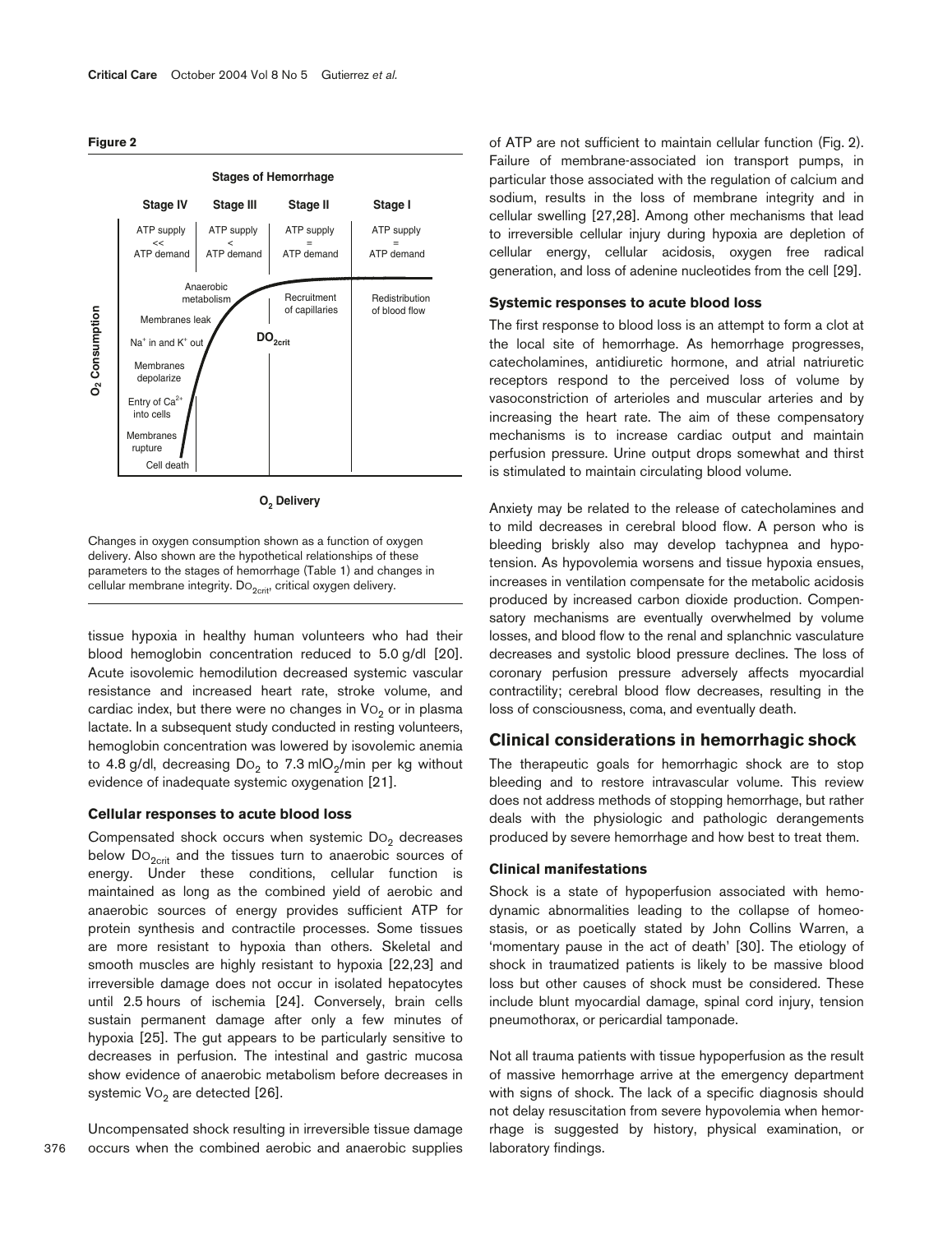A rapid assessment of the possible source of bleeding is essential when acute hemorrhage is the suspected cause for hemodynamic instability, and a thorough physical examination should be performed. Emergency personnel may give an estimate of blood loss at the scene, but one should always be wary of such estimates because they are notoriously inaccurate. In general, young patients who present with tachycardia and mild hypotension are in danger of losing their compensatory mechanisms and may well slip into profound shock unless vigorous therapy is initiated. Reliance on systolic blood pressure alone may delay recognition of the shock state. Most practitioners can palpate a carotid pulse in an adult. This is equivalent to a systolic pressure of 60 mmHg. A femoral pulse is produced by a systolic pressure of 60–70 mmHg. A palpable radial pulse usually requires slightly higher pressures.

Gastrointestinal bleeding and trauma are the most common causes of hemorrhage. Other causes of hemorrhagic shock include ruptured abdominal aortic aneurysms, spontaneous bleeding from anticoagulation, and postpartum bleeding secondary to a placenta previa or placenta abruption (Table 2). A ruptured ectopic pregnancy or a ruptured ovarian cyst also can cause hemorrhagic shock without an obvious source of blood loss [31]. The evaluation of shock in a woman of childbearing age should include a pregnancy test and possibly a culdocentesis. Stopping the bleeding, as well as replacing the blood volume, is the treatment for shock resulting from postpartum hemorrhage.

Blood losses from external lacerations are difficult to estimate but usually respond to direct pressure and volume resuscitation. Intrathoracic injuries, especially to the lung, heart, or the great vessels, can result in the loss of several liters of blood into the thorax without external evidence of hemorrhage. Intra-abdominal injuries to solid organs (spleen and liver) and great vessels (ruptured aneurysm, penetrating injury to intra-abdominal vessels) can cause rapid loss of the entire blood volume into the abdomen. Massive bleeding into the gastrointestinal tract from ulcers or intestinal diverticuli can likewise cause shock, but the patient usually manifests either hematochezia or hematemesis when blood loss is rapid and acute.

Fractures of the pelvis can hide massive amounts of bleeding with little external evidence [32]. An unstable pelvis on physical examination always raises the possibility of significant blood loss. Spontaneous bleeding into the retroperitoneum can also cause shock without significant physical findings. Fractures of the lower extremities, especially closed femur fractures, can easily hide 2–3 units of blood, whereas open fractures can lacerate major vessels and cause significant blood loss. Head injury is rarely a cause of hypotension and is never the cause of massive blood loss, unless there is external bleeding.

## **Table 2**

#### **Common causes of hemorrhagic shock**

| Cause                     | Examples (where applicable)                           |  |
|---------------------------|-------------------------------------------------------|--|
| Antithrombotic therapy    |                                                       |  |
| Coagulopathies            |                                                       |  |
| Gastrointestinal bleeding | Esophageal varices                                    |  |
|                           | Esophagogastric mucosal tear<br>(Mallory-Weiss)       |  |
|                           | Gastritis                                             |  |
|                           | Gastric and duodenal ulcerations                      |  |
|                           | Gastric and esophageal cancer                         |  |
|                           | Colon cancer                                          |  |
|                           | Colonic diverticula                                   |  |
| Obstetric/gynecologic     | Placenta previa                                       |  |
|                           | Abruptio placentae                                    |  |
|                           | Ruptured ectopic pregnancy                            |  |
|                           | Ruptured ovarian cyst                                 |  |
| Pulmonary                 | Pulmonary embolus                                     |  |
|                           | Lung cancer                                           |  |
|                           | Cavitary lung disease:<br>tuberculosis, aspergillosis |  |
|                           | Goodpasture's syndrome                                |  |
| Ruptured aneurysms        |                                                       |  |
| Retroperitoneal bleeding  |                                                       |  |
| Trauma                    | Lacerations                                           |  |
|                           | Penetrating wounds to the<br>abdomen and chest        |  |
|                           | Ruptured major vessels                                |  |

## **Treatment of hemorrhagic shock**

The main goals of resuscitation are to stop the source of hemorrhage and to restore circulating blood volume. Actively bleeding patients should have their intravascular fluid replaced because tissue oxygenation will not be compromised, even at low hemoglobin concentrations, as long as circulating volume is maintained. Hemoglobin concentration in an actively bleeding individual has dubious diagnostic value because it takes time for the various intravascular compartments to equilibrate. Rather, therapy should be guided by the rate of bleeding and changes in hemodynamic parameters, such as blood pressure, heart rate, cardiac output, central venous pressure, pulmonary artery wedge pressure, and mixed venous saturation.

## **Restoration of the intravascular fluid volume**

Since the time of World War II, the accepted therapeutic dogma has been to restore blood volume rapidly and achieve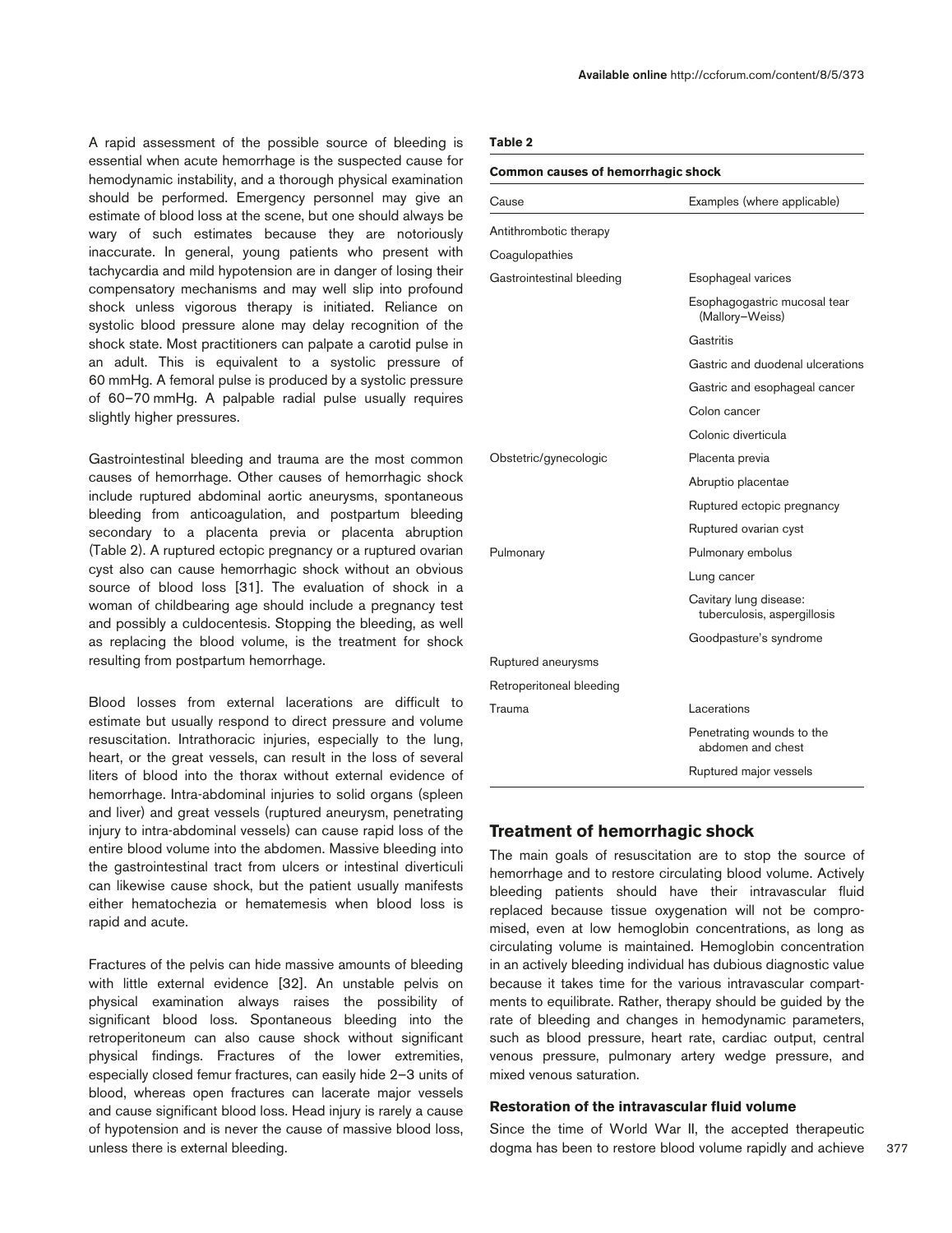normal physiologic parameters. Generations of physicians have been trained to reverse shock within the 'golden hour' in order to preserve organ function and prevent death.

As early as 1918, however, Cannon and coworkers [33] questioned the feasibility of restoring blood pressure back to normal in the face of active hemorrhage. Wiggers [34] proposed the concept of 'irreversible shock' after showing that reinfusing blood into a profoundly shocked animal was not sufficient to prevent mortality and morbidity. Subsequently, Shires and coworkers [35] demonstrated in experimental preparations that crystalloid fluids were needed in addition to blood to restore perfusion. They were able to demonstrate failure of the sodium–potassium pump, resulting in the ingress of sodium and water into the cells. The awareness of 'third space losses' into the interstitium and tissues resulted in the 'three-to-one' rule for resuscitation: that is, 3 ml of crystalloid (Ringers lactate or normal saline) for every 1 ml of blood loss replaced.

Four issues should be considered when treating hemorrhagic shock: type of fluid to give, how much, how fast, and what the therapeutic end-points are. The ideal fluid for resuscitation has not been established. The three-to-one rule has been applied to the classification of hemorrhage to establish a baseline for guiding therapy [36], and use of crystalloid (Ringers lactate or normal saline) is recommended by the American College of Surgeons [4]. Although resuscitative end-points are similar when using Ringers lactate or normal saline, metabolic hyperchloremic acidosis has been reported when infusing large volumes of normal saline  $($ >10 l) [35].

Colloidal solutions, such as albumin and hetastarch (6% hydroxyethyl starch in 0.9% NaCl), can be administered to increase circulatory volume rapidly. Although it is beyond the scope of this review to enter the crystalloid versus colloid fray, we should note that the use of albumin solutions in the initial resuscitation stages has not proven to be more effective than crystalloid [37–39]. A meta-analysis of 26 prospective randomized trials (including a total of 1622 patients) revealed an increased absolute risk for death of 4% when colloids were used for resuscitation [40]. The results of this meta-analysis sparked a great deal of controversy on the use of albumin as a replacement fluid. The conclusions of these analyses should be viewed with caution because the inclusion criteria for the various studies included in the metaanalyses differed. It should be noted, however, that the American College of Surgeons does recommend the use of albumin as a resuscitative fluid [4].

### **Hypertonic saline**

There is continuing interest in the role of hypertonic saline during resuscitation from hypovolemic shock. There is some evidence that the use of hypertonic saline in traumatized patients with closed head injury may be efficacious [41], but this is controversial and the US Food and Drug

Administration has not given approval for its use during the resuscitation of patients. A prospective, randomized study comparing hypertonic saline with dextran found no difference in survival between the hypertonic saline group and the dextran-treated group [42]. Small volume hypertonic saline does hold some promise in cases of penetrating trauma [43].

#### **Blood substitutes**

Blood substitutes have been tried in many forms [44]. A report by Gould and colleagues [45] on the effect of massive doses of hemoglobin solutions in hemorrhagic trauma patients demonstrated a possible benefit when compared with infusion of crystalloids. In that study, 171 patients received rapid infusion of 1–20 units of poly-HEME (Sigma, St. Louis, MO, USA; human polymerized hemoglobin) in lieu of human blood. Mortality was 25%, as compared with 64% for historical matched control individuals. On the other hand, the sobering results of a randomized, prospective, multicenter study conducted by Sloan and coworkers [46], in which traumatic hemorrhagic shock patients were treated with diaspirin cross-linked hemoglobin, will remain an impediment to further research in this area for many years to come. At 28 days, 24 (46%) of the 52 patients infused with diaspirin cross-linked hemoglobin died compared with eight (17%) of the 46 patients infused with a saline solution  $(P = 0.003)$ .

### **When to transfuse**

The use of blood and blood products is necessary when the estimated blood loss from hemorrhage exceeds 30% of the blood volume (class III hemorrhage). Determining this point has been extremely difficult during an acute hemorrhage because of hemodilution produced by fluid resuscitation. As mentioned previously, whereas formulas have been proposed to estimate blood losses, the use of blood as a resuscitative fluid is empirical [5,47].

Presently, a hypotensive patient who fails to respond to 2 l crystalloid in the face of probable hemorrhage should be treated with blood and blood products. O-negative blood for women and O-positive for men is infused if type and crossmatched blood is not easily available. Blood transfusions have several negative side effects and have been associated with worse outcome in patients with trauma [48]. Among the complications of blood transfusion are decreased immunity and increased rate of infection, as well as problems associated with transmissible diseases and improper administration [49,50].

### **Transfusion in the critically ill patient**

Several national organizations in the USA and Canada have issued guidelines for blood transfusion. These include the consensus conferences of the National Institutes of Health [51], the American College of Physicians [52], the American Society of Anesthesiology [53], and the Canadian Medical Association [54]. These guidelines recommend a hemoglobin level between 6 and 8 g/dl as a threshold for transfusion in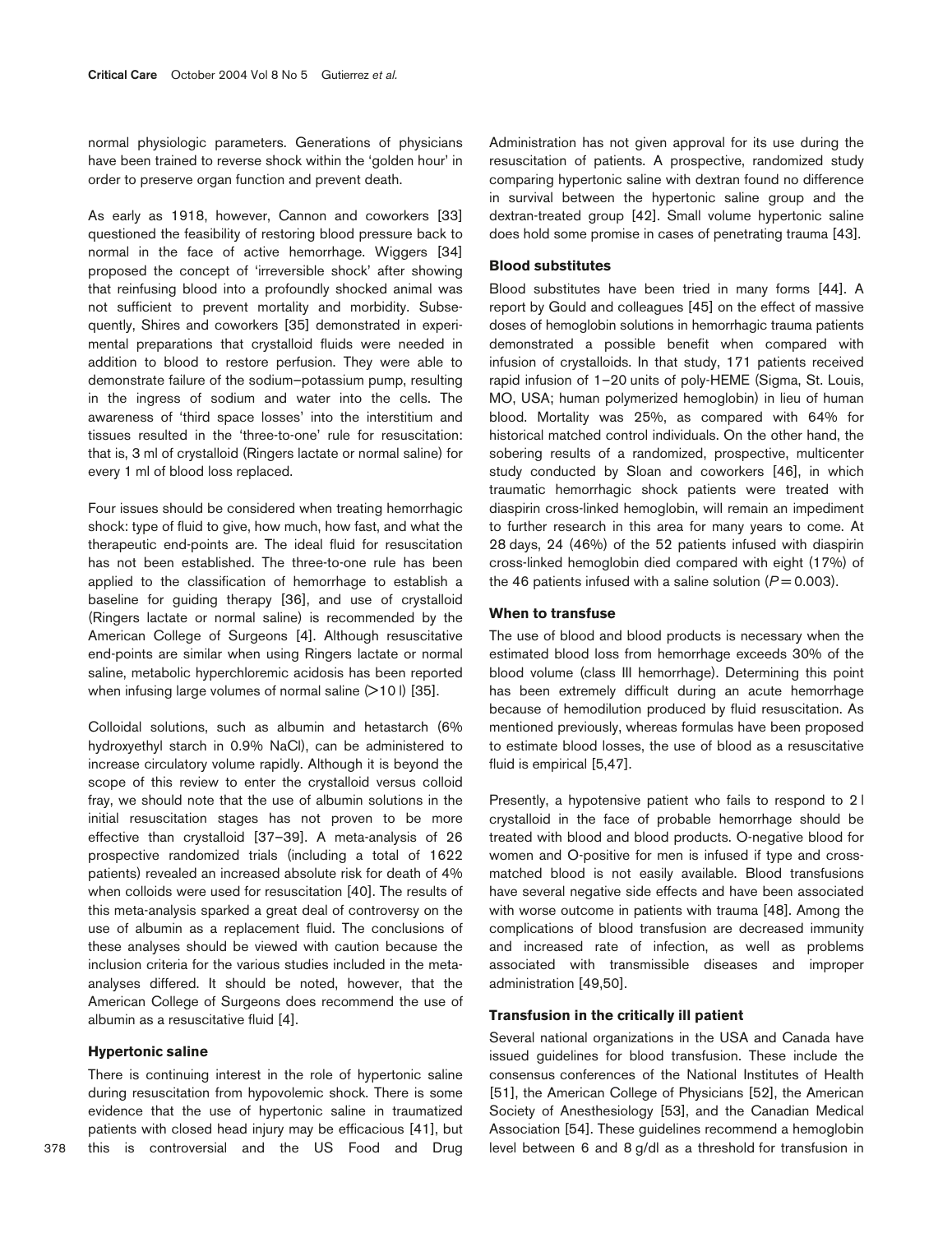patients without known risk factors. They also agree in their disapproval of prophylactic blood transfusion, because patients with hemoglobin levels greater than 10 g/dl are unlikely to benefit from blood transfusion. These guidelines have rapidly been incorporated into the everyday practice of medicine, leading some to question whether blood transfusion is now under-used [55].

When it comes to high risk or critically ill patients, clinical evidence in support of transfusion guidelines is more difficult to obtain and therapy has often been guided by clinical judgment. A study of transfusion practices in Canada noted that 28% of patients admitted to tertiary level intensive care units received red cell transfusions [56]. The most frequent reason for administering red cells was not the patient's hemoglobin concentration. Instead, blood transfusions were ordered if patients were acutely bleeding (35% of patients transfused) or in order to increase  $Do<sub>2</sub>$  (25% of patients transfused).

A multi-institutional, prospective, randomized study was conducted to determine whether a restrictive strategy of red cell transfusion and a liberal strategy produced equivalent results in critically ill patients [57]. Patients were enrolled in the study within 72 hours of admission to the intensive care unit if their hemoglobin concentrations was below 9 g/dl. Patients were randomly assigned either to a liberal strategy of transfusion  $(n = 420)$ , in which hemoglobin values were maintained at a level between 10 and 12 g/dl, or to a restrictive strategy of transfusion, in which hemoglobin values were maintained between 7 and  $9$  g/dl  $(n=418)$ . Mortality at 30 days was similar for the two groups (19% versus 23%). Subgroup analysis showed that mortality rates were lower with the restrictive transfusion strategy among less acutely ill patients and among those under 55 years old. Furthermore, the mortality rate during hospitalization was significantly lower in the restrictive strategy group (22% versus 28%). These data suggest that a restrictive strategy of red cell transfusion in critically ill patients is at least as effective as a liberal transfusion strategy. Moreover, a prospective observational study of 1136 patients conducted in Europe showed an association between transfusions and decreased organ function and increased mortality [58].

#### **Transfusion in elderly patients**

Tolerance of anemia is dependent on the recruitment of physiologic reserve, mainly by increasing cardiac output. Low levels of hemoglobin that are tolerated by younger patients may be deleterious in the elderly. Reserve mechanisms in the elderly may be blunted with advanced age and the presence of coronary artery stenosis. This also may explain why elderly patients with acute myocardial infarction are at extremely high risk for death despite having infarct sizes similar to those in younger patients.

A study conducted by Wu and coworkers [59] indicated that a substantial number of people who present to the hospital with acute myocardial infarction and a hematocrit of 24% or lower may benefit from blood transfusion. In a retrospective analysis of data from 78,974 patients aged 65 years or older and who were hospitalized with acute myocardial infarction, those with lower hematocrit values (<24%) on admission had higher 30-day mortality rates. Blood transfusion was associated with a reduction in 30-day mortality among patients whose hematocrit on admission was in the 5–24% range. Blood transfusion did not improve survival among those whose hematocrit values fell in the higher ranges.

#### **Delayed versus immediate resuscitation**

Recent data question the practice of initial aggressive resuscitation of hemorrhagic shock. Cannon and coworkers [33] raised the concern that raising blood pressure in a bleeding patient would eliminate the clot and increase bleeding. This theory was replaced in World War II and in Vietnam by the concept that restoration of blood volume as soon as possible was the key to survival. The concept of the 'golden hour' as the time period allowed for medical personnel to reverse shock and prevent organ system damage has dominated the thinking of trauma surgeons for a generation.

Bickell and coworkers [60] challenged this approach when they performed a randomized prospective study of patients with penetrating truncal injuries who were hypotensive in the field (systolic blood pressure <90 mmHg). Patients were randomized according to the day of the month to receive either standard resuscitation with Ringers lactate or placement of intravenous catheters without intravenous fluid administration. Patients were excluded if they had cardiopulmonary collapse in the field, severe head injury, or did not need surgical intervention. A total of 598 matched control patients were included in the study group. The immediate resuscitation group received an average of 900 ml fluid before hospitalization compared with 100 ml fluid in the delayed resuscitation group. Of the delayed resuscitation group 70% were discharged, as compared with 62% of the immediate fluid group  $(P = 0.04)$ , and the delayed group trended to have fewer complications.

Animal data demonstrate a reduced risk for death with fluid resuscitation in severe hemorrhage. On the other hand, a systematic review of the animal studies also showed an increased risk for death from aggressive resuscitation in animals with less severe hemorrhage [61]. This finding suggests that excessive fluid resuscitation can be lethal when severe hemorrhage is not present. Another study [62] found no differences in survival in patients presenting in hemorrhagic shock treated with two fluid replacement protocols, one that required fluid replacement to a systolic blood pressure in excess of 100 mmHg (conventional) and another that required fluid replacement to a systolic blood pressure in excess of 70 mmHg.

Whether or not one fully resuscitates a bleeding patient depends on the rate of bleeding, the ability to control the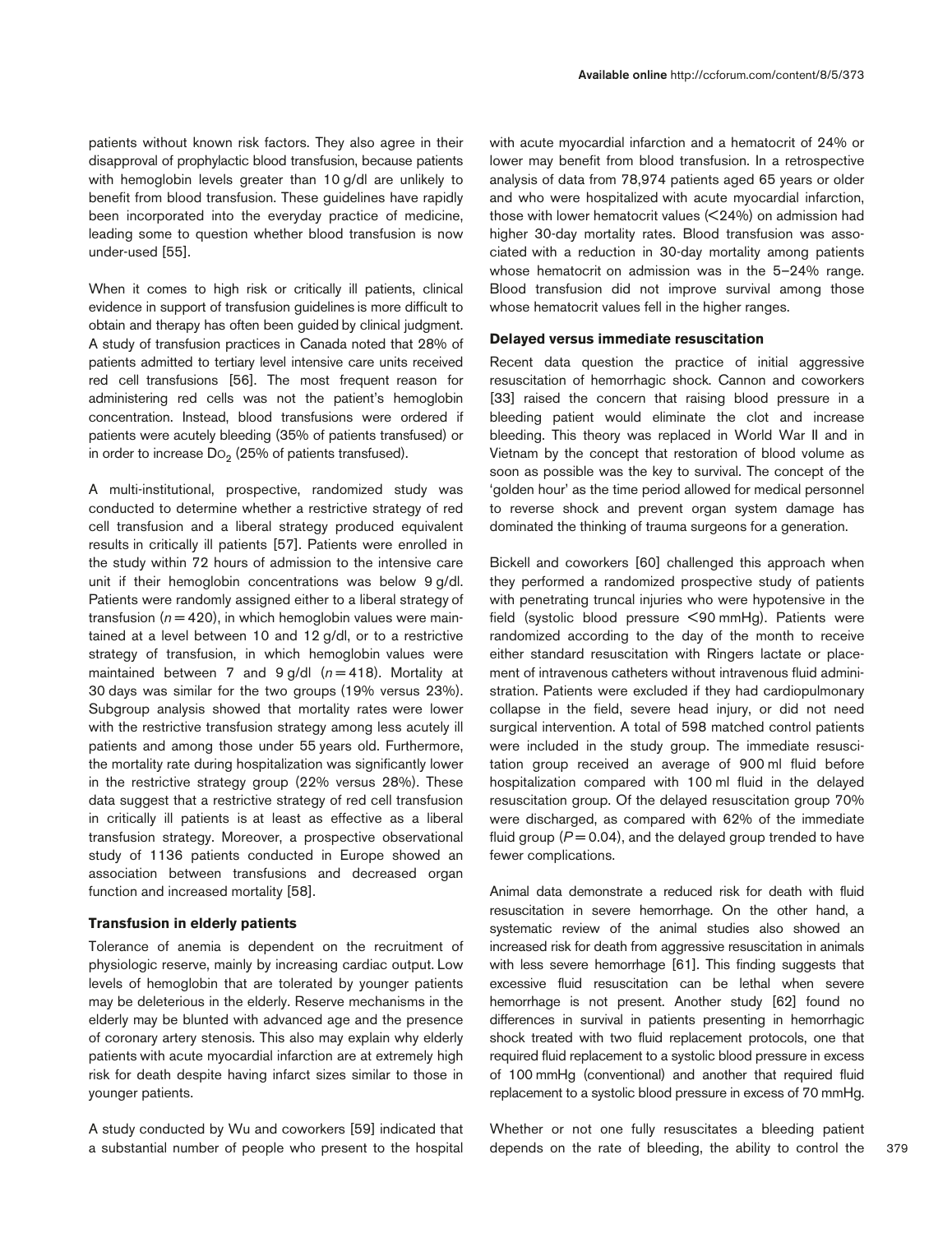bleeding, and the presence of coagulopathy. It may be that excessive fluid resuscitation before surgical hemostasis will be accompanied by increased bleeding that may ultimately affect mortality. Although some actively bleeding patients will exsanguinate immediately, others will stop bleeding spontaneously. Fluid resuscitation should be focused on injuries that will not undergo spontaneous hemostasis [63]. The challenge lies in identifying those patients.

#### **End-points in resuscitation**

Defining the end-points of resuscitation is also a difficult area of study. Up to 85% of patients are under-resuscitated when using blood pressure and urine output as the sole guides to fluid replacement [64]. The problem may be 'compensated shock', in which cellular perfusion lags behind gross physiologic parameters. Other end-points, such as oxygen transport variables,  $Do_2$ , cardiac index,  $Vo_2$ , lactate, base deficit, and mucosal gastric pH, are all more sensitive endpoints of cellular resuscitation [65]. Recent data on tissue oxygen parameters also suggest that these measures are promising markers of adequate restoration of perfusion [66]. The use of super normal delivery of oxygen has been proposed but a study conducted by McKinley and coworkers [67] demonstrated that levels of  $Do<sub>2</sub>$  greater than 600 ml/min per m2 are not warranted.

### **Conclusion**

Hemorrhagic shock can be rapidly fatal. The primary goal is to stop the bleeding. Resuscitation may well depend on estimated severity of hemorrhage. It now appears that patients who have moderate hypotension from moderate bleeding may well benefit from a delay in massive resuscitation in order to reach a definitive care facility. On the other hand, when patients are obviously in severe hemorrhagic shock, the use of intravenous crystalloids or colloids and blood products when available can be life saving. Uncertainties remain regarding the best method for resuscitation, what type of fluid, how much, when, and how fast [68].

A hemoglobin level of 7–8 g/dl is an appropriate threshold for transfusion in critically ill patients with no risk factors for tissue hypoxia. Maintaining a hemoglobin level of 10 g/dl is a reasonable goal for patients who are actively bleeding, the elderly, or individuals at risk for a myocardial infarction. Moreover, hemoglobin concentration should not be the only therapeutic guide in actively bleeding patients. Instead, therapy should be aimed at restoring intravascular volume and adequate hemodynamic parameters.

#### **Competing interests**

The authors declare that they have no competing interests.

## **References**

- 1. Fink MP: **Bench-to-bedside review: cytopathic hypoxia.** *Crit Care* 2002, **6:**491-499.
- Kasuya H, Onda H, Yoneyama T, Sasaki T, Hori T: Bedside moni**toring of circulating blood volume after subarachnoid hemorrhage.** *Stroke* 2003, **34:**956-960.
- 3. Cropp GJ: **Changes in blood and plasma volumes during growth.** *J Pediatr* 1971, **78:**220-229.
- 4. Committee on Trauma: *Advanced Trauma Life Support Manual*. Chicago: American College of Surgeons; 1997:103-112.
- 5. Bourke DL, Smith TC: **Estimating allowable hemodilution.** *Anesthesiology* 1974, **41**:609-612.
- 6. Jolliet P, Thorens JB, Nicod L, Pichard C, Kyle U, Chevrolet JC: **Relationship between pulmonary oxygen consumption, lung inflammation, and calculated venous admixture in patients with acute lung injury.** *Intensive Care Med* 1996, **22:**277-285.
- 7. Adachi H, Strauss W, Ochi H, Wagner NH: **The effect of hypoxia on the regional distribution of cardiac output in the dog.** *Circ Res* 1976, **39:**314-319.
- 8. Ray CJ, Abbas MR, Coney AM, Marshall JM: **Interactions of adenosine, prostaglandins and nitric oxide in hypoxia-induced vasodilatation: in vivo and in vitro studies.** *J Physiol* 2002, **544:** 195-209.
- 9. Edmunds NJ, Marshall JM: **Vasodilatation, oxygen delivery and oxygen consumption in rat hindlimb during systemic hypoxia: roles of nitric oxide.** *J Physiol* 2001, **532:**251-259.
- 10. Schlichtig R, Kramer DJ, Pinsky MR: **Flow distribution during** progressive hemorrhage is a determinat of critical O<sub>2</sub> delivery. *J Appl Physiol* 1991, **70:**169-178.
- 11. Vetterlein F, Schmidt G: **Effects of propranolol and epinephrine on density of capillaries in rat heart.** *Am J Physiol* 1984, **246:** H189-H196.
- 12. Krolo I, Hudetz AG: **Hypoxemia alters erythrocyte perfusion pattern in the cerebral capillary network.** *Microvasc Res* 2000, **59:**72-79.
- 13. Parthasarathi K, Lipowsky HH: **Capillary recruitment in response to tissue hypoxia and its dependence on red blood cell deformability.** *Am J Physiol* 1999, **277:**H2145-H2157.
- 14. Hepple RT, Hogan MC, Stary C, Bebout DE, Mathieu-Costello O, Wagner PD: Structural basis of muscle O<sub>2</sub> diffusing capacity: **evidence from muscle function in situ.** *J Appl Physiol* 2000, **88:** 560-566.
- 15. Cain SM: **Peripheral oxygen uptake and delivery in health and disease.** *Clin Chest Med* 1983, **4:**139-148.
- 16. Schwartz S, Frantz RA, Shoemaker WC: **Sequential hemodynamic and oxygen transport responses in hypovolemia, anemia, and hypoxia.** *Am J Physiol* 1981, **241:**H864-H871.
- 17. Nelson DP, King CE, Dodd SL, Schumacker PT, Cain SM: **Sys**temic and intestinal limits of  $O<sub>2</sub>$  extraction in the dog. *J Appl Physiol* 1987, **63:**387-394.
- 18. Chapler CK, Cain SM: **Circulatory adjustments to anemic hypoxia.** *Adv Exp Med Biol* 1988, **227:**103-115.
- 19. Gutierrez G, Marini C, Acero AL, Lund N: Skeletal muscle PO<sub>2</sub> **during hypoxemia and isovolemic anemia.** *J Appl Physiol* 1990, **68:**2047-2053.
- 20. Weiskopf RB, Viele MK, Feiner J, Kelley S, Lieberman J, Noorani M, Leung JM, Fisher DM, Murray WR, Toy P, Moore MA: **Human cardiovascular and metabolic response to acute, severe isovolemic anemia.** *JAMA* 1998, **279:**217-221.
- 21. Lieberman JA, Weiskopf RB, Kelley SD, Feiner J, Noorani M, Leung J, Toy P, Viele MK: **Critical oxygen delivery in conscious humans is less than 7.3 ml O2 × kg–1 × min–1.** *Anesthesiology* 2000, **92:**407-413.
- 22. Hoppeler H, Vogt M: **Muscle tissue adaptations to hypoxia.** *J Exp Biol* 2001, **204:**3133-3139.
- 23. Lindqvist A, Dreja K, Sward K, Hellstrand P: **Effects of oxygen tension on energetics of cultured vascular smooth muscle.** *Am J Physiol Heart Circ Physiol* 2002, **283:**H110-117.
- 24. Schumacker PT, Chandel N, Agusti AGN: **Oxygen conformance of cellular respiration in hepatocytes.** *Am J Physiol Lung Cell Mol Physiol* 1993, **265:**L395-L402.
- 25. Erecinska M, Silver IA: **Tissue oxygenation and brain sensitivity to hypoxia.** *Respir Physiol* 2001, **128:**263-276.
- 26. Dubin A, Estensoro E, Murias G, Canales H, Sottile P, Badie J, Barán M, Pálizas F, Laporte M, Rivas Díaz M: **Effects of hemorrhage on gastrointestinal oxygenation.** *Intensive Care Med* 2001, **27:**1931-1936.
- 27. Oakes SA, Opferman JT, Pozzan T, Korsmeyer SJ, Scorrano L: **Regulation of endoplasmic reticulum Ca2+ dynamics by proapoptotic BCL-2 family members.** *Biochem Pharmacol* 2003, **66:**1335-40.
- 28. Boutilier RG: **Mechanisms of cell survival in hypoxia and hypothermia.** *J Exp Biol* 2001, **204:**3171-3181.